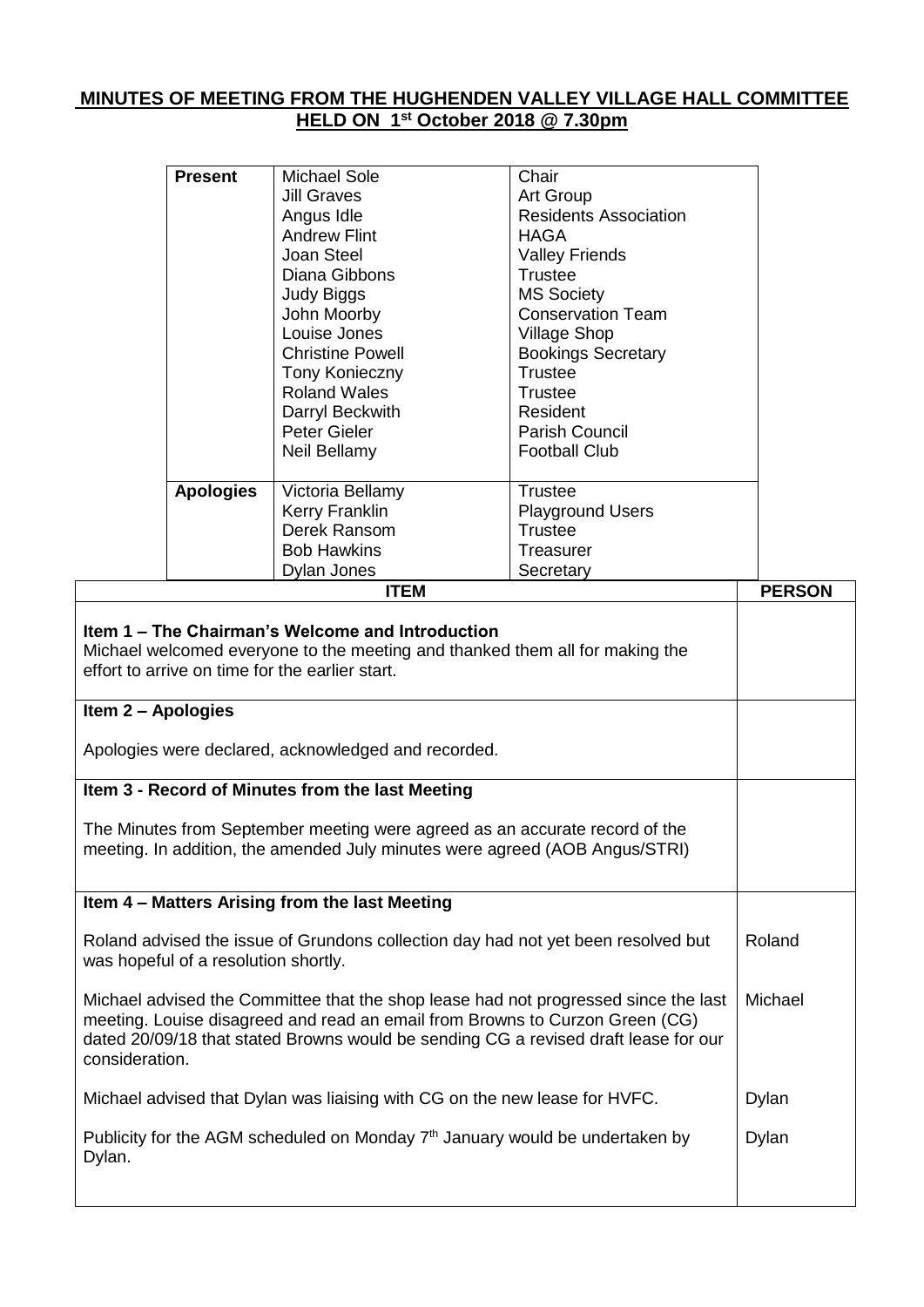| December 2 <sup>nd</sup> was the date agreed for the annual Christmas Carols and Tree<br>Lighting event.                                                                                                                                                                                                                                             |            |
|------------------------------------------------------------------------------------------------------------------------------------------------------------------------------------------------------------------------------------------------------------------------------------------------------------------------------------------------------|------------|
| Peter advised the grant application for new tree lights would be considered at the full<br>council meeting on 9 <sup>th</sup> October.                                                                                                                                                                                                               | Peter      |
| Andrew updated all on the progress made on rewriting the T&C's and would present<br>the final outcome at Novembers committee meeting.                                                                                                                                                                                                                | Andrew     |
| Tony updated the committee on his communications with Hughenden Parish Council<br>relating to the non-issuing of the annual grant. A further response from HPC was<br>anticipated.                                                                                                                                                                   | Tony       |
| Michael confirmed a copy of the "Expected Expenditure Plans 2019/20" had been<br>posted on the village hall website.                                                                                                                                                                                                                                 |            |
| In Kerry's absence, Michael advised the installation of the new playground equipment<br>would be w/c 8 <sup>th</sup> October.                                                                                                                                                                                                                        |            |
| Item 5- Chairman's Report                                                                                                                                                                                                                                                                                                                            |            |
| No report as truncated meeting due to Vision 2020 presentation.                                                                                                                                                                                                                                                                                      |            |
| <b>Item 7 - Treasurers Report</b>                                                                                                                                                                                                                                                                                                                    |            |
| Bob has emailed the accounts and bank statements for the months of July and<br>August. There was nothing of note in these accounts.<br>Bobs email reminded all that our financial year ended on 30 <sup>th</sup> September and any<br>outstanding expenditure claims must be submitted by mid-October, so the year-end<br>accounts can be finalised. | All        |
| Item 8 - Secretary's Report                                                                                                                                                                                                                                                                                                                          |            |
| As Dylan was absent, there was no Secretary's report.                                                                                                                                                                                                                                                                                                |            |
| Item 10 - Maintenance Report                                                                                                                                                                                                                                                                                                                         |            |
| Michael advised that he would be meeting Bev shortly to review any maintenance<br>issues.                                                                                                                                                                                                                                                            |            |
| Item 11 - Booking Secretary's Report                                                                                                                                                                                                                                                                                                                 |            |
| Christine advised that the bookings and a new Pilates class was scheduled.<br>Christine asked whether a price increase was planned for January 1 <sup>st</sup> and this would<br>be answered by Bob at November's meeting.                                                                                                                           | <b>Bob</b> |
| Item 12 - Playground Sub Committee Update                                                                                                                                                                                                                                                                                                            |            |
| As Kerry was absent, there was no Playground Users report (see Matters Arising for<br>equipment installation details).                                                                                                                                                                                                                               |            |
| Item 10 Village Shop Update                                                                                                                                                                                                                                                                                                                          |            |
| Louise reported a positive trading update for the community shop.                                                                                                                                                                                                                                                                                    |            |
|                                                                                                                                                                                                                                                                                                                                                      |            |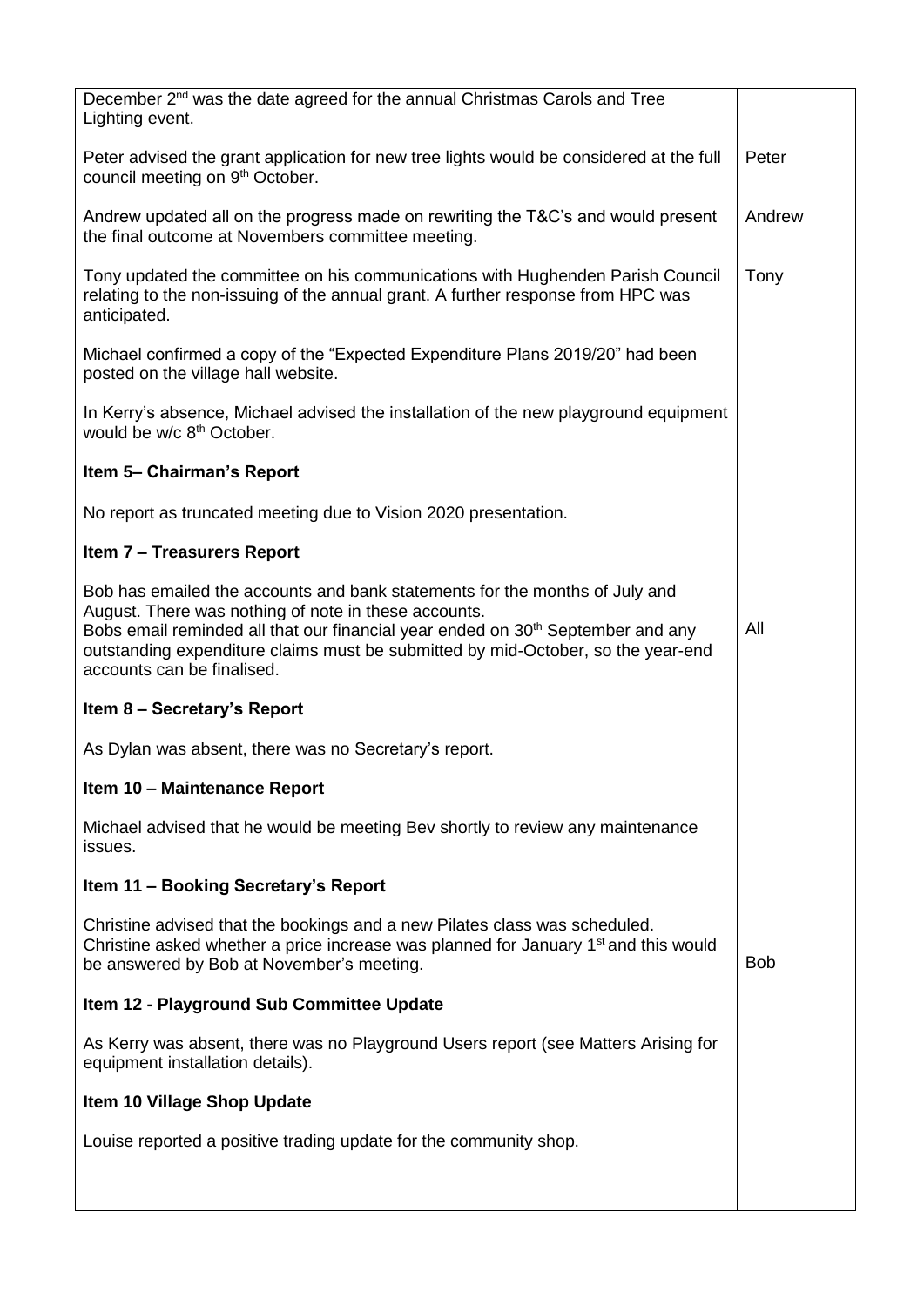### **Item 11 Football Club**

Neil reported on the re-start of the football season. In addition, HVFC band night featuring top local band "Hustler" was taking place on Friday 9th Nov in the village hall. Finally, Neil advised that following their initial decline, the Parish Council were taking legal advice on the grant application by HVFC for a set of goals they are purchasing to be located at Hughenden Primary school.

### **Item 12 – Fund Raising**

As Vicky was absent, Michael gave an update on the Village Day outcome following the wash-up meeting held on 26/09/18.

A surplus of £444 was declared for both Village Day and the Barn Dance.

Visitor numbers were down. Approx. 30% of food was unsold. Costs were higher than previous mainly due to one-off costs e.g. Road Marshall training.

### **Item 13 Any Other Business (AOB)**

The following items were discussed as AOB:

Angus advised details of HVRA event on Saturday 29<sup>th</sup> September.

Tony mentioned a floodlight in the hall was pointing to the rafters.

Angus asked whether the pull-down cord for the screen could be lengthened. Louise advised the shop now had sufficient apples for this year's juice-making.

Louise requested the committee's approval to position some signs around the site and to keep the plant pots they have placed at the rear of the hall. (See attached request letter to be discussed at next meeting).

Jill reminded all of the Annual Art Exhibition in the hall on 12/13/14 October and encouraged all to visit.

John proposed better signing to ask dog owners not to allow their animals to foul in the conservation area.

Neil requested an additional rubbish bin for the field.

Peter outlined the discussions taking place by HPC on future grants policy.

Peter advised that pruning of trees and bushes on Coombe Lane and Cryers Hill would be undertaken by Bucks CC.

Michael advised that WI-FI was now available in both halls

# **Item 14 – Date of Next Meeting**

The next meeting will be on **Monday 5 th November 2018.**

Michael thanked everyone for their time this evening and the meeting closed at 20.30hrs.

#### **Special Item – Vision 2020**

A slide presentation was given by Michael entitled "Vision 2020" outlining some thoughts and aspirations for the future development of the hall. A copy of the presentation would be sent to the committee within the next few days.